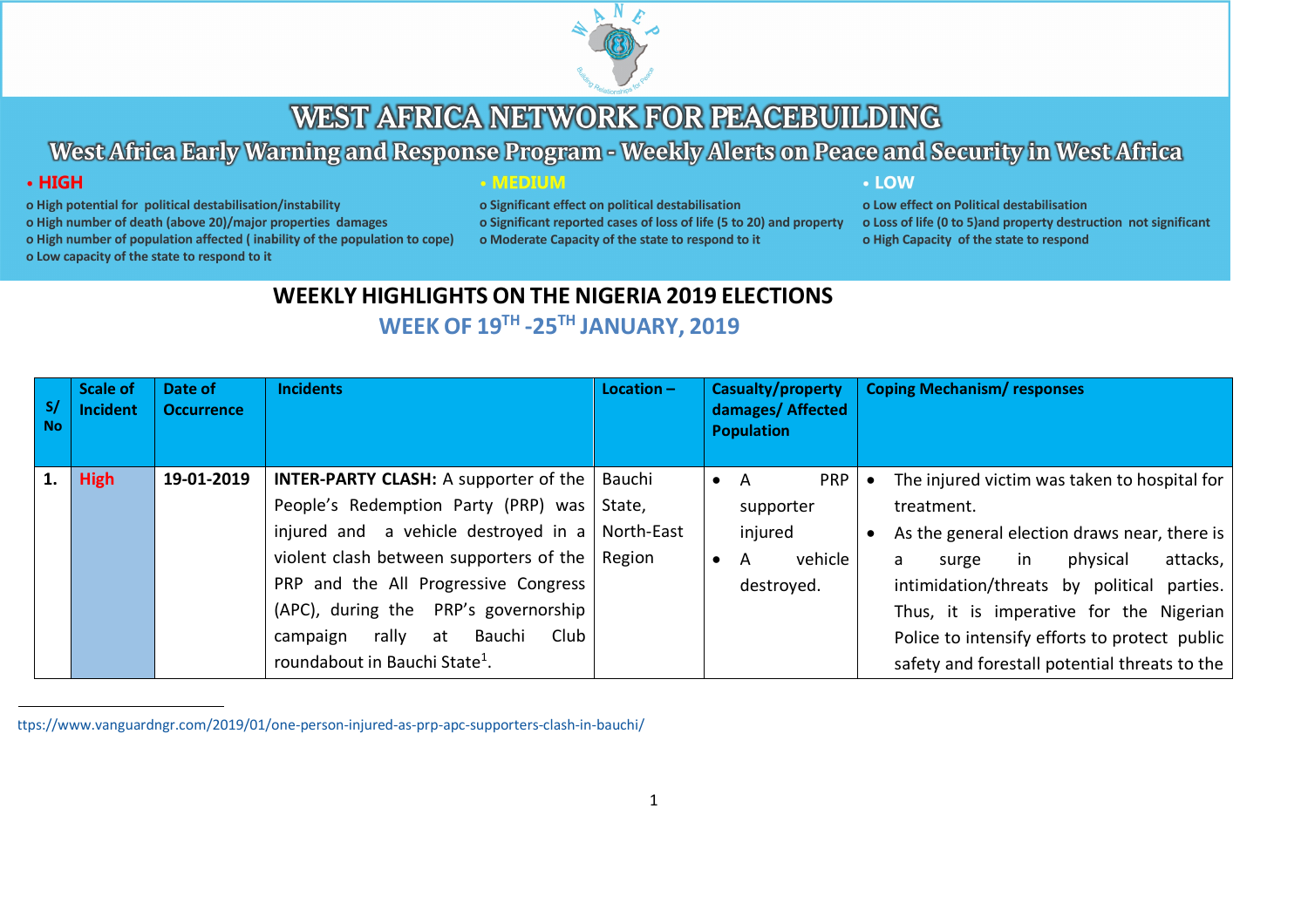

# West Africa Early Warning and Response Program - Weekly Alerts on Peace and Security in West Africa

### $\cdot$  HIGH

o High potential for political destabilisation/instability

o High number of death (above 20)/major properties damages

o High number of population affected (inability of the population to cope)

o Low capacity of the state to respond to it

### **• MEDIUM**

o Significant effect on political destabilisation o Significant reported cases of loss of life (5 to 20) and property o Moderate Capacity of the state to respond to it

#### • LOW

|                |             |            | The violent clash occurred when a          |             |           |                |           | general elections of Febuary 16 and March     |
|----------------|-------------|------------|--------------------------------------------|-------------|-----------|----------------|-----------|-----------------------------------------------|
|                |             |            | vehicle belonging to a PRP supporter       |             |           |                |           | 2, 2019.                                      |
|                |             |            | allegedly broke down infront of an APC     |             |           |                | $\bullet$ | The role of civil society organisations and   |
|                |             |            | campaign office in the area.               |             |           |                |           | the media in disseminating peace              |
|                |             |            |                                            |             |           |                |           | messages through continuous education         |
|                |             |            |                                            |             |           |                |           | and enlightenment in high risk states is      |
|                |             |            |                                            |             |           |                |           | imperative in the lead up to the elections.   |
|                |             |            |                                            |             |           |                |           |                                               |
| $\overline{2}$ | <b>High</b> | 19-01-2019 | INTER-PARTY CLASH/DESTRUCTION OF           | Cross River | $\bullet$ | Five           | $\bullet$ | There are reports that the Governor of        |
|                |             |            | <b>CAMPAIGN BILLBOARDS AND POSTERS:</b>    | State,      |           | supporters of  |           | Cross River State, Ben Ayade of the Peoples   |
|                |             |            | of the<br>Peoples  <br>supporters<br>Five  | South-      |           | the PDP and    |           | Democratic Party (PDP) issued a security      |
|                |             |            | (PDP)<br>Democratic<br>Party<br>and<br>All | South       |           | APC injured    |           | directive on January 21, 2019 to the State    |
|                |             |            | (APC)<br>Progressive<br>Congress           | Region      |           | Additional 30  |           | Commissioner of Police to commence a          |
|                |             |            | Governorship aspirants, Senator<br>John    |             |           | supporters of  |           | 'stop and search operation' on all political  |
|                |             |            | Owan-Enoh<br>and Ben Ayade,<br>were        |             |           | the PDP and    |           | parties campaign convoy in the State. The     |
|                |             |            | reportedly<br>injured<br>with<br>several   |             |           | APC sustained  |           | State Governor indicated that the security    |
|                |             |            | properties including houses destroyed      |             |           | minor injuries |           | directive is due to intelligence reports that |
|                |             |            | following a violent clash between both     |             |           | Destruction of |           | some politicians and their supporters were    |
|                |             |            | parties supporters at Agbokim<br>and       |             |           | APC campaign   |           | stockpiling arms and ammunitions ahead        |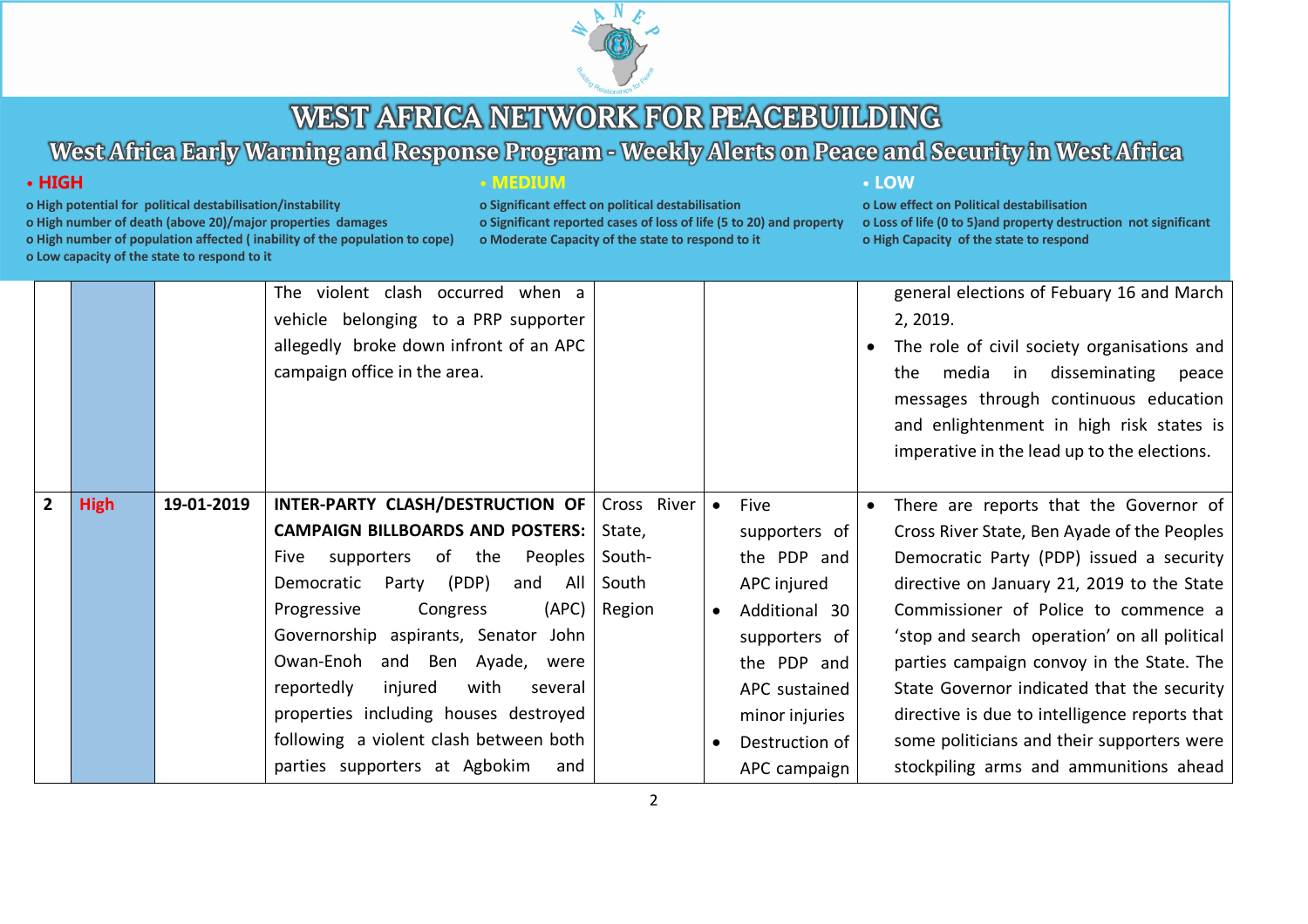

# West Africa Early Warning and Response Program - Weekly Alerts on Peace and Security in West Africa

# $\cdot$  HIGH

- o High potential for political destabilisation/instability
- o High number of death (above 20)/major properties damages
- o High number of population affected (inability of the population to cope)
- o Low capacity of the state to respond to it

### **• MEDIUM**

o Significant effect on political destabilisation o Significant reported cases of loss of life (5 to 20) and property o Moderate Capacity of the state to respond to it

#### • LOW

|  | Etomi communities in Etung LGA of        | billboards | of the election <sup>3</sup> .              |
|--|------------------------------------------|------------|---------------------------------------------|
|  | Cross River State. The APC Governorship  |            | Though Police Personnel have been           |
|  | candidate accussed the PDP supporters    |            | deployed to the affected area to arrest     |
|  | of destroying his campaign posters       |            | suspects in connection with the crime and   |
|  | leading to the clashes.                  |            | restore peace, the mobilization of youths   |
|  | Preliminary investigations revealed that |            | as perpetrators of violence by political    |
|  | an additional 30 supporters of the PDP   |            | parties could heighten voters apathy in the |
|  | and APC escaped the clash with minor     |            | forthcoming elections. It is recommended    |
|  | injuries $2$ .                           |            | that, further investigation is conducted by |
|  |                                          |            | the police to mitigate the stockpile and    |
|  |                                          |            | proliferation of arms by political actors   |
|  |                                          |            | and their supporters to minimize risk of    |
|  |                                          |            | violence before, during and after the       |
|  |                                          |            | elections in the state.                     |
|  |                                          |            |                                             |

ttps://calabarreporters.com/39161/apc-vs-pdp-clash-injures-5 ttps://www.dailytrust.com.ng/ayade-orders-police-to-search-campaign-vehicles.html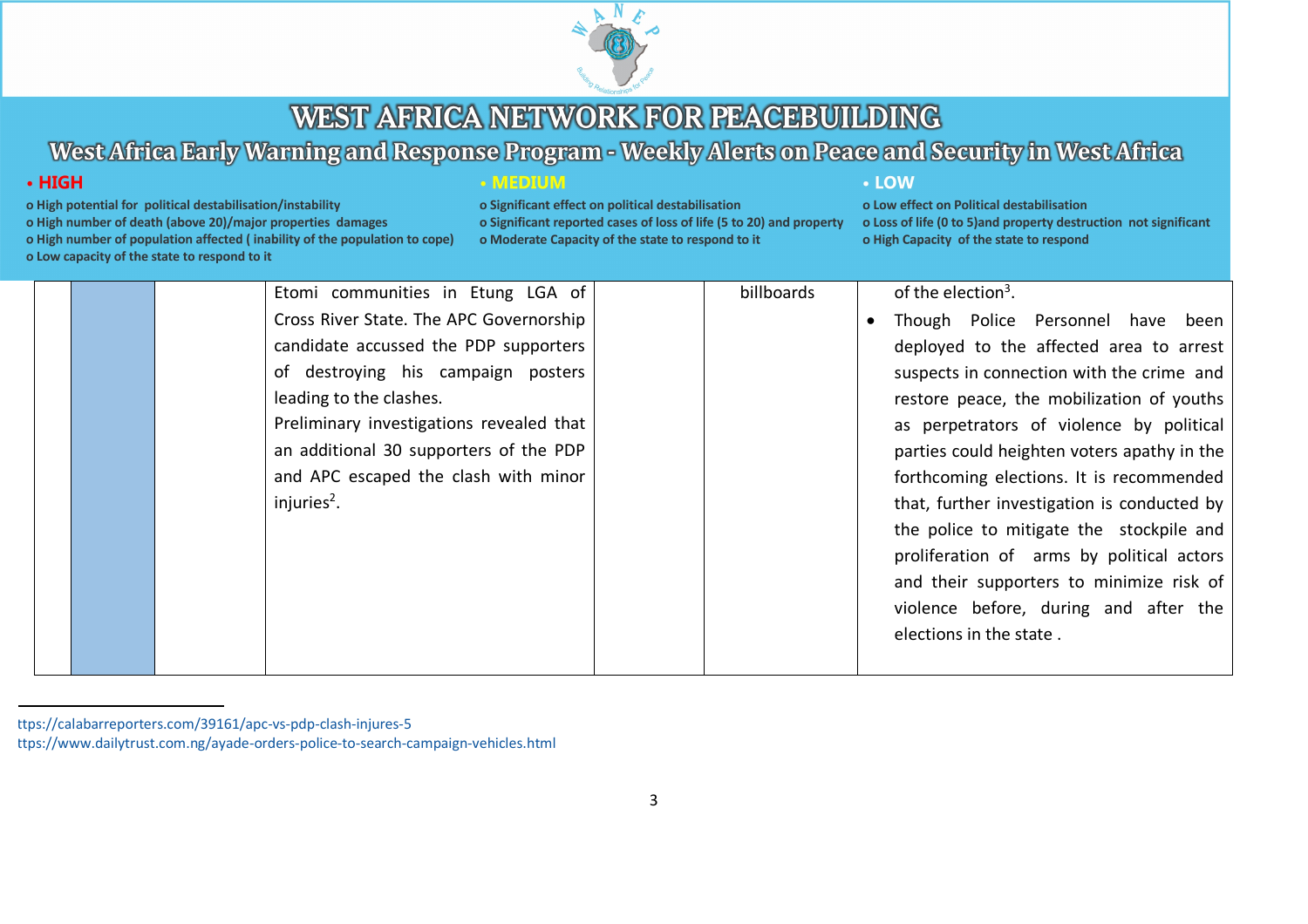

# West Africa Early Warning and Response Program - Weekly Alerts on Peace and Security in West Africa

### $\cdot$  HIGH

- o High potential for political destabilisation/instability
- o High number of death (above 20)/major properties damages

o High number of population affected (inability of the population to cope)

o Low capacity of the state to respond to it

#### **• MEDIUM**

o Significant effect on political destabilisation o Significant reported cases of loss of life (5 to 20) and property o Moderate Capacity of the state to respond to it

#### • LOW

| 4 | <b>High</b> | 20-01-2019 | The Coalition for the<br><b>HATE SPEECH:</b>           | Lagos,      | The APC      | $\bullet$ | During the protest, leadership of the CDDN |
|---|-------------|------------|--------------------------------------------------------|-------------|--------------|-----------|--------------------------------------------|
|   |             |            | Defence of Democracy in Nigeria (CDDN)                 | Lagos state | leadership   |           | called on the Federal Government and the   |
|   |             |            | and other civil-society groups protested               |             | and          |           | International Community to immediately     |
|   |             |            | in Lagos against statement made by                     |             | supporters   |           | appeal to former President Obasanjo, Atiku |
|   |             |            | former President Obasanjo regarding the                |             |              |           | and other members of the opposition party  |
|   |             |            | installation of an interim government                  |             |              |           | to minimize rhetorics capacble of leading  |
|   |             |            | due to President Muhammadu Buhari's                    |             |              |           | to breakdown of law and order in the lead  |
|   |             |            | health status. The CDDN considered such                |             |              |           | up to the election.                        |
|   |             |            | statement as divisive and has the                      |             |              |           | In order to have a peace<br>campaign       |
|   |             |            | potential to undermine the people's                    |             |              |           | environment ahead of the elections, It is  |
|   |             |            | will. $4$                                              |             |              |           | therefore important that, leadership of    |
|   |             |            |                                                        |             |              |           | both parties refrane from statement that   |
|   |             |            |                                                        |             |              |           | has the potential to undermine the peace   |
|   |             |            |                                                        |             |              |           | and security of the country. The need for  |
|   |             |            |                                                        |             |              |           | peace messaging and interparty dialogue is |
|   |             |            |                                                        |             |              |           | also important.                            |
| 6 | <b>High</b> | 21-01-2019 | APC<br>Suspected<br><b>INTERPARTY</b><br><b>CLASH:</b> | Dekina/Oku  | Two children | $\bullet$ | The injured victims were taken to hospital |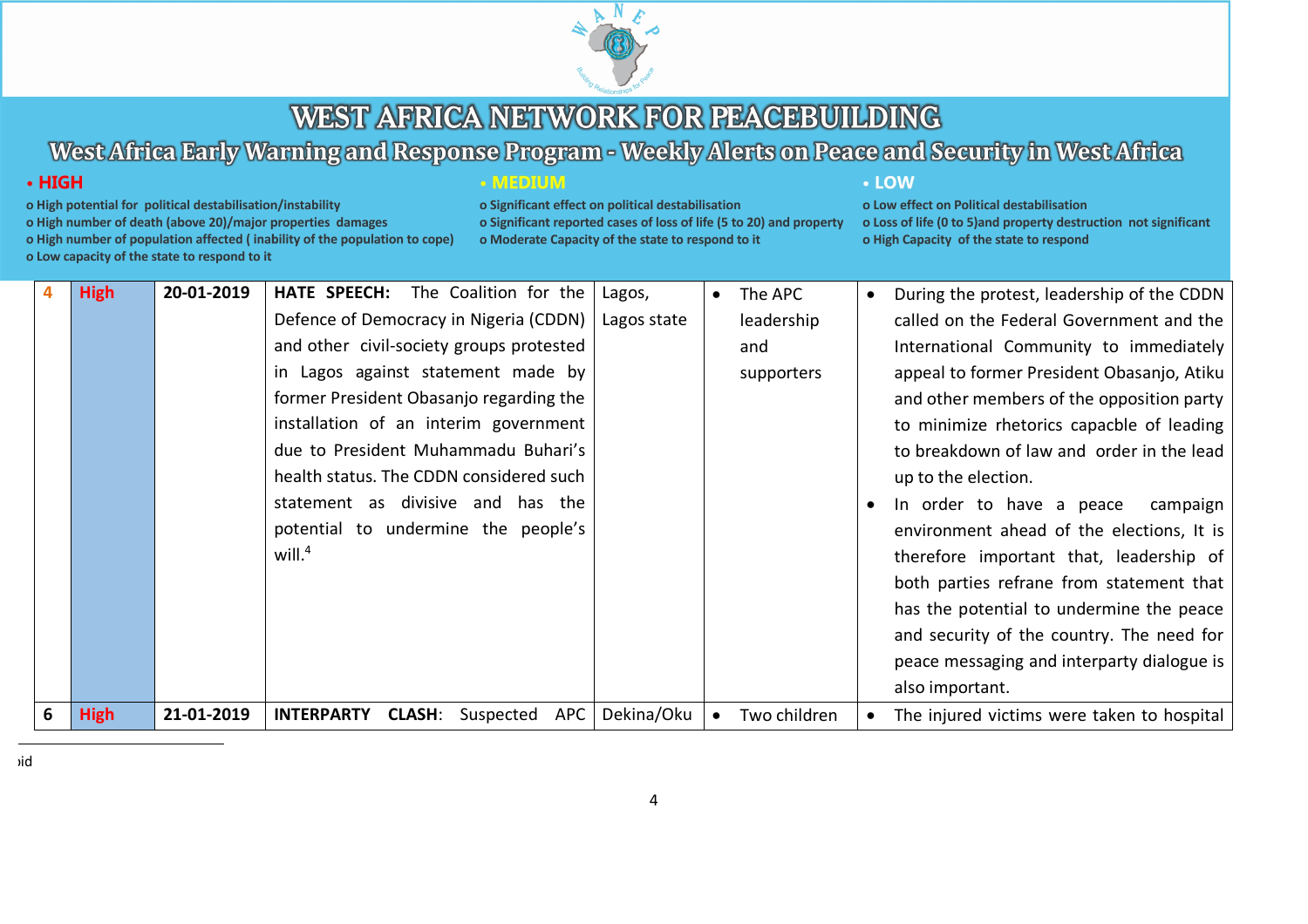

# West Africa Early Warning and Response Program - Weekly Alerts on Peace and Security in West Africa

### $\cdot$  HIGH

- o High potential for political destabilisation/instability
- o High number of death (above 20)/major properties damages

o High number of population affected (inability of the population to cope)

o Low capacity of the state to respond to it

|  | MEDIUM |  |  |  |
|--|--------|--|--|--|
|  |        |  |  |  |
|  |        |  |  |  |
|  |        |  |  |  |
|  |        |  |  |  |
|  |        |  |  |  |

o Significant effect on political destabilisation o Significant reported cases of loss of life (5 to 20) and property o Moderate Capacity of the state to respond to it

#### • LOW

o Low effect on Political destabilisation o Loss of life (0 to 5) and property destruction not significant o High Capacity of the state to respond

|   |             |            | destroyed<br>borehole   ra<br>supporters<br>a                                                                                                                                                                                                                                                                                                                                    |                                                                          |                                 | were injured                 |           | for treatment.                                                                                                                                                                                                                                                                                                                                                |
|---|-------------|------------|----------------------------------------------------------------------------------------------------------------------------------------------------------------------------------------------------------------------------------------------------------------------------------------------------------------------------------------------------------------------------------|--------------------------------------------------------------------------|---------------------------------|------------------------------|-----------|---------------------------------------------------------------------------------------------------------------------------------------------------------------------------------------------------------------------------------------------------------------------------------------------------------------------------------------------------------------|
|   |             |            | constructed by Hassan Abdullahi (APC<br>Assembly<br>Member  <br>of<br>House<br>representing Dekina/Okura Constituency<br>in the North-Central Region of Kog State)  <br>leading to violent clash between<br>supporters of both parties.<br>The<br>supporters of APC accussed the PDP of<br>pasting their posters on the borehole<br>constructed by the APC aspirant <sup>5</sup> | constituenc<br>y in<br>the<br>North-<br>Central<br>Region,<br>Kogi State | Properties<br>were<br>destroyed | belonging to<br>both parties | $\bullet$ | increased<br>political<br>intolerance<br>The<br>characterized by violent confrontations<br>between the APC and PDP supporters<br>threatens the peace and security of the<br>State in the lead up to the election.<br>There is need for the Nigeria police to<br>increase the presence of their personnel at<br>political<br>rallies<br>also<br>and<br>improve |
|   |             |            |                                                                                                                                                                                                                                                                                                                                                                                  |                                                                          |                                 |                              |           | community-police engagement to support<br>intelligence and risk analysis that<br>minimizes the occruence of inter party<br>conflicts across the States                                                                                                                                                                                                        |
| 7 | <b>High</b> | 21-01-2019 | <b>INTER</b><br><b>CLASHES:</b><br>PDP<br><b>PARTY</b><br>The                                                                                                                                                                                                                                                                                                                    | Abuja-FCT,                                                               | $\bullet$                       | PDP in Taraba                | $\bullet$ | Accusations and counter accusations of                                                                                                                                                                                                                                                                                                                        |
|   |             |            | Presidential<br>Organisation<br>Campaign                                                                                                                                                                                                                                                                                                                                         | North-                                                                   | State                           |                              |           | armed violence continue to trail ongoing                                                                                                                                                                                                                                                                                                                      |

/ANEP-NEWS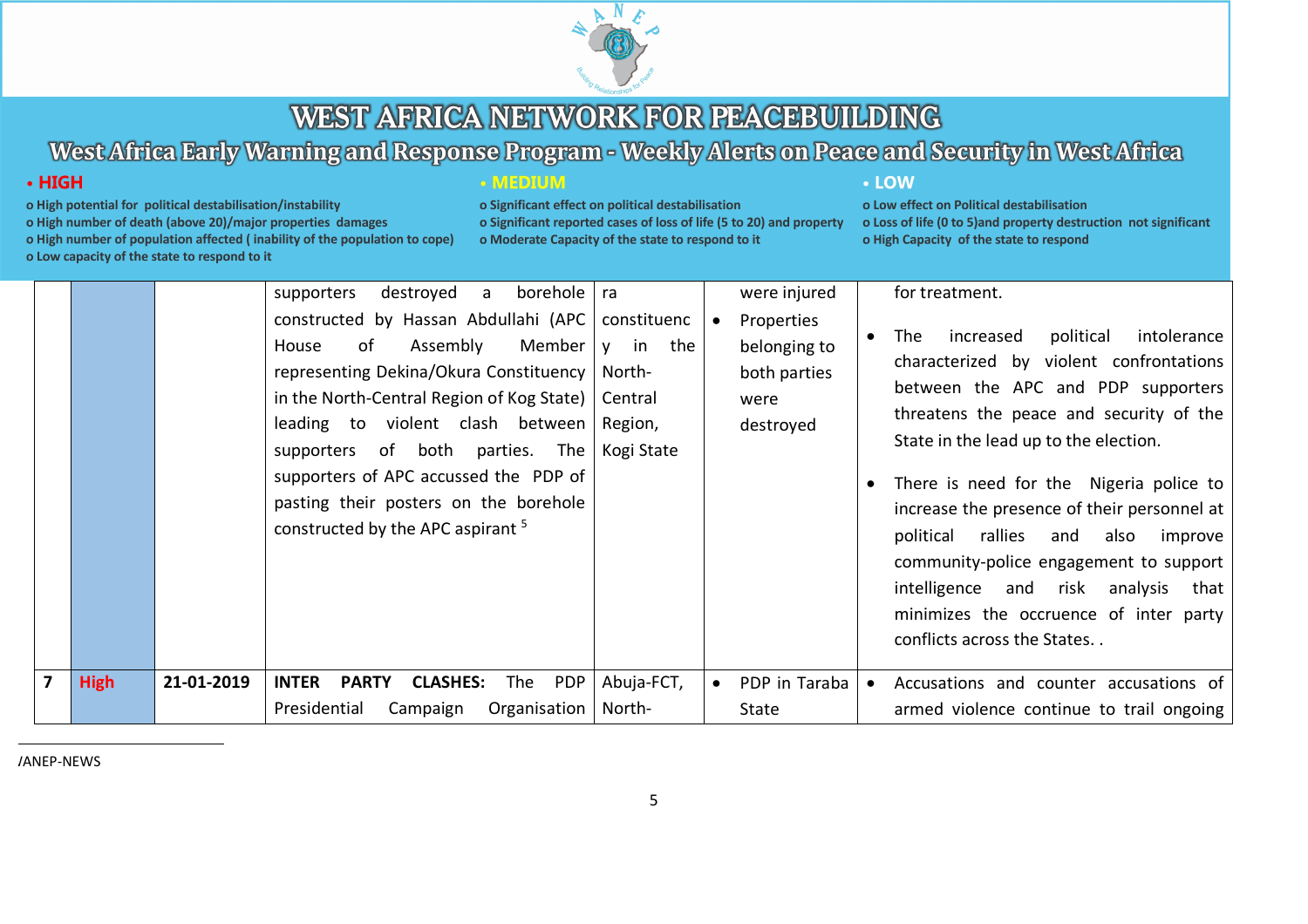

# West Africa Early Warning and Response Program - Weekly Alerts on Peace and Security in West Africa

## $\cdot$  HIGH

- o High potential for political destabilisation/instability
- o High number of death (above 20)/major properties damages
- o High number of population affected (inability of the population to cope)
- o Low capacity of the state to respond to it

#### **• MEDIUM**

o Significant effect on political destabilisation o Significant reported cases of loss of life (5 to 20) and property o Moderate Capacity of the state to respond to it

#### • LOW

|  | (PCO) accused the APC of instigating                  | Central | $\bullet$ | One          | <b>PDP</b> | campaign by political parties, albeit, the  |
|--|-------------------------------------------------------|---------|-----------|--------------|------------|---------------------------------------------|
|  | violence in Taraba State in order to                  | Region  |           | member dead  |            | need to commit to the Code of Conduct       |
|  | disrupt the March 2, 2019 governorship                |         |           | and campaign |            | signed by political parties at the National |
|  | election in the State.                                |         |           | billboards,  |            | and State levels to ensure compliance by    |
|  | The Director, Media and Publicity of the              |         |           | banner       | and        | their supporters to be law abiding in the   |
|  | PDP-PCO, Kola Ologbondiyan, stated at                 |         |           | posters      |            | lead up to the election.                    |
|  | a press conference in Abuja-FCT that                  |         |           | destroyed    |            |                                             |
|  | suspected APC thugs killed a PDP                      |         |           |              |            |                                             |
|  | member and destroyed campaign                         |         |           |              |            |                                             |
|  | billboards, banner and posters in Wukari              |         |           |              |            |                                             |
|  | town, Taraba State on January 17, 2019 <sup>6</sup> . |         |           |              |            |                                             |
|  |                                                       |         |           |              |            |                                             |
|  |                                                       |         |           |              |            |                                             |

ttps://www.dailytrust.com.ng/pdp-accuses-apc-of-plot-to-derail-taraba-guber-poll.html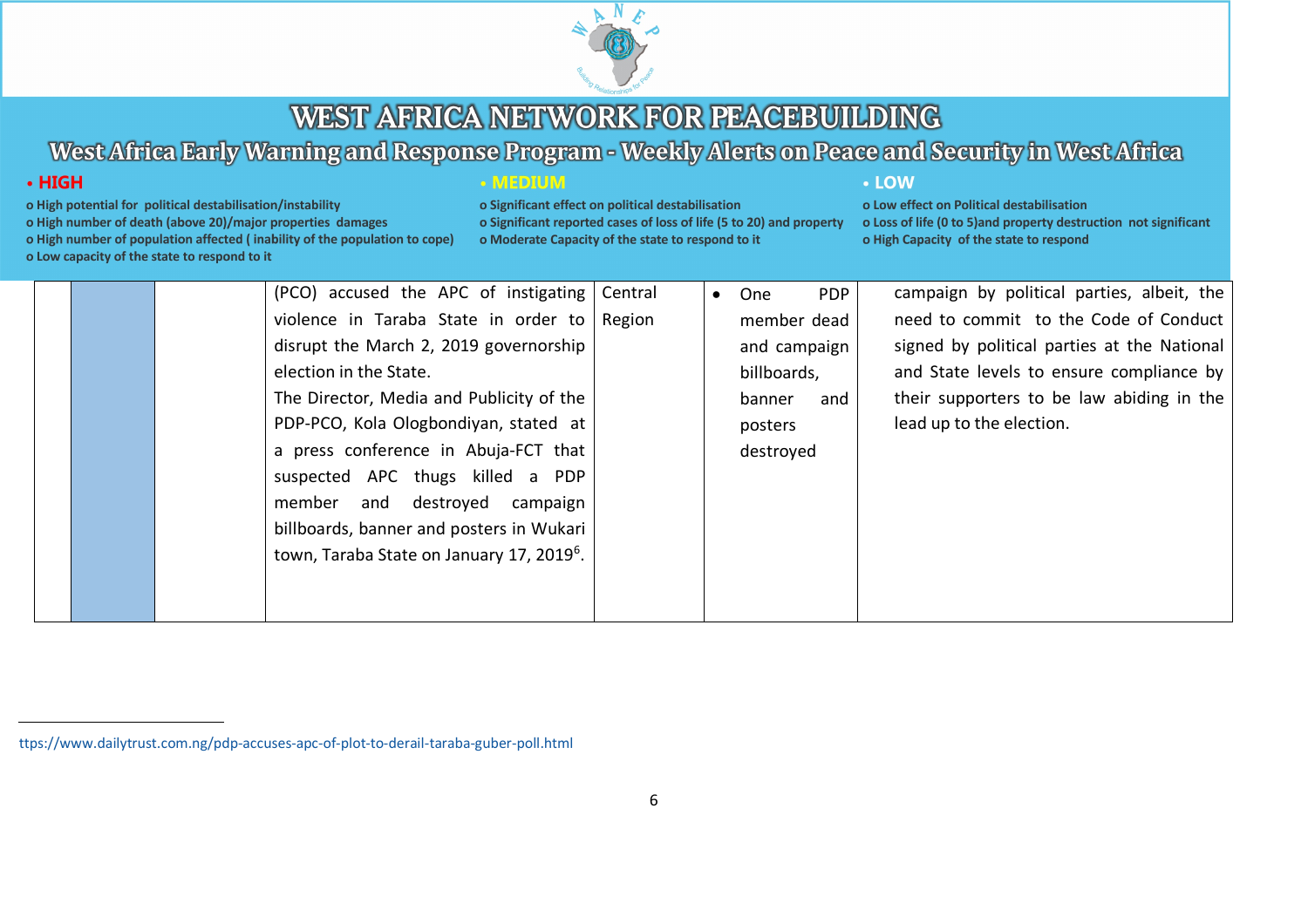

# West Africa Early Warning and Response Program - Weekly Alerts on Peace and Security in West Africa

### $\cdot$  HIGH

- o High potential for political destabilisation/instability
- o High number of death (above 20)/major properties damages

o High number of population affected (inability of the population to cope)

o Low capacity of the state to respond to it

| MEDIUM |  |  |  |
|--------|--|--|--|
|        |  |  |  |
|        |  |  |  |
|        |  |  |  |
|        |  |  |  |

o Significant effect on political destabilisation o Significant reported cases of loss of life (5 to 20) and property o Moderate Capacity of the state to respond to it

#### • LOW

| 8 | <b>Medium</b> | 21-01-2019 | Threat of Election Violence in Benue, Abuja-FCT,  |        | Residents     | $of \,   \,$ | Security strategies by the Police and other |
|---|---------------|------------|---------------------------------------------------|--------|---------------|--------------|---------------------------------------------|
|   |               |            | Nassarawa and Taraba State: There are             | North- | Benue,        |              | agencies should be supported by early       |
|   |               |            | reports and allegations that the Benue   Central  |        | Nassarawa     |              | warning analysis. This requires a sustained |
|   |               |            | State-based armed group led by Terwase   Region   |        | Taraba<br>and |              | engaged with specialised civil society      |
|   |               |            | Akwaza plans to work for key political            |        | States        |              | institutions that compliments security      |
|   |               |            | leaders leaders to carry out attacks in           |        |               |              | intelligence with risk analysis from the    |
|   |               |            | Benue, Nassarawa and Taraba States <sup>7</sup> . |        |               |              | communities. This will improve the          |
|   |               |            |                                                   |        |               |              | effiectiveness of the police to improve     |
|   |               |            |                                                   |        |               |              | public safety and mitigate threats          |
|   |               |            |                                                   |        |               |              | especially in States or communities         |
|   |               |            |                                                   |        |               |              | considered as hotspots for electoral        |
|   |               |            |                                                   |        |               |              | violence.                                   |
|   |               |            |                                                   |        |               |              |                                             |

ttps://www.pulse.ng/news/politics/lai-mohammed-says-desperate-opposition-politicians-are-arming-boko-haram-members-and/1bpjsgy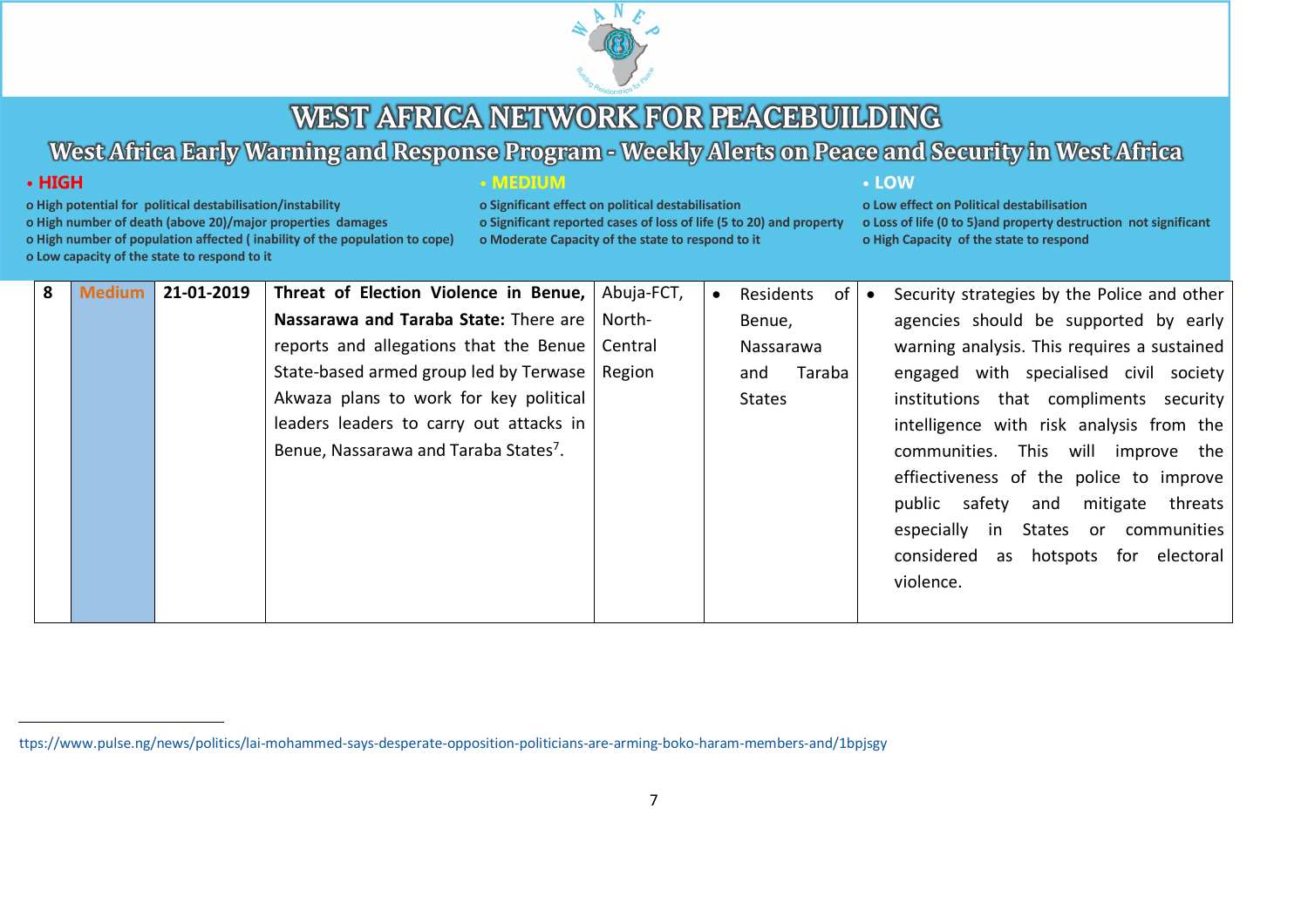

# West Africa Early Warning and Response Program - Weekly Alerts on Peace and Security in West Africa

## $\cdot$  HIGH

- o High potential for political destabilisation/instability
- o High number of death (above 20)/major properties damages

o High number of population affected (inability of the population to cope)

o Low capacity of the state to respond to it

| MEDIUN |  |  |  |  |
|--------|--|--|--|--|
|        |  |  |  |  |

o Significant effect on political destabilisation o Significant reported cases of loss of life (5 to 20) and property o Moderate Capacity of the state to respond to it

#### • LOW

| 9  | <b>High</b> | 21-01-2019 | <b>SUSPECTED</b><br><b>ATTACK</b><br>BY<br><b>ARMED</b> | Kogi State,  | Security forces intervened to restore order<br>ADC<br>$\bullet$             |
|----|-------------|------------|---------------------------------------------------------|--------------|-----------------------------------------------------------------------------|
|    |             |            | <b>POLITICAL PARTY THUGS:</b> There are                 | North-       | following the incident.<br>supporters                                       |
|    |             |            | reports that the Kogi-East Senatorial                   | Central      | injured<br>CSOs in Ofu LGA should engage political<br>$\bullet$             |
|    |             |            | candidate of the African Democratic                     | Region       | Several<br>aspirants and supporters on dispute<br>$\bullet$                 |
|    |             |            | Congress (ADC), Dr. Victor Adoje and his                |              | canopies and<br>management strategies to<br>strengthen                      |
|    |             |            | supporters were attacked by suspected                   |              | dialogue among political parties.<br>chairs                                 |
|    |             |            | supporters of the All Progressive                       |              | destroyed                                                                   |
|    |             |            | Congress (APC) at Ejule/Ala Ward, Ofu                   |              |                                                                             |
|    |             |            | LGA of Kogi State <sup>8</sup> .                        |              |                                                                             |
|    |             |            | Several ADC supporters were injured                     |              |                                                                             |
|    |             |            | and canopies/ chairs destroyed.                         |              |                                                                             |
| 10 | <b>High</b> | 22-01-2019 | DEMONSTRATION/INTER-<br><b>VIOLENT</b>                  | <b>Benue</b> | <b>PDP</b><br>The State<br>House of Assembly<br>Several<br>has<br>$\bullet$ |
|    |             |            | <b>PARTY CLASH:</b> Youths alleged to be                | State,       | offices,<br>investigations<br>into<br>the<br>commenced                      |
|    |             |            | supporters of the APC destroyed PDP                     | North-       | violence.<br>branded                                                        |
|    |             |            | vehicles,<br>branded<br>offices,<br>several             | Central      | vehicles,<br>Police personnel were deployed to the<br>$\bullet$             |
|    |             |            | motorbikes, campaign billboards and                     | Region       | motorbikes,<br>affected area to maintain order, as                          |
|    |             |            |                                                         |              |                                                                             |

ttps://www.thisdaylive.com/index.php/2019/01/26/thugs-attack-sdp-senatorial-candidate/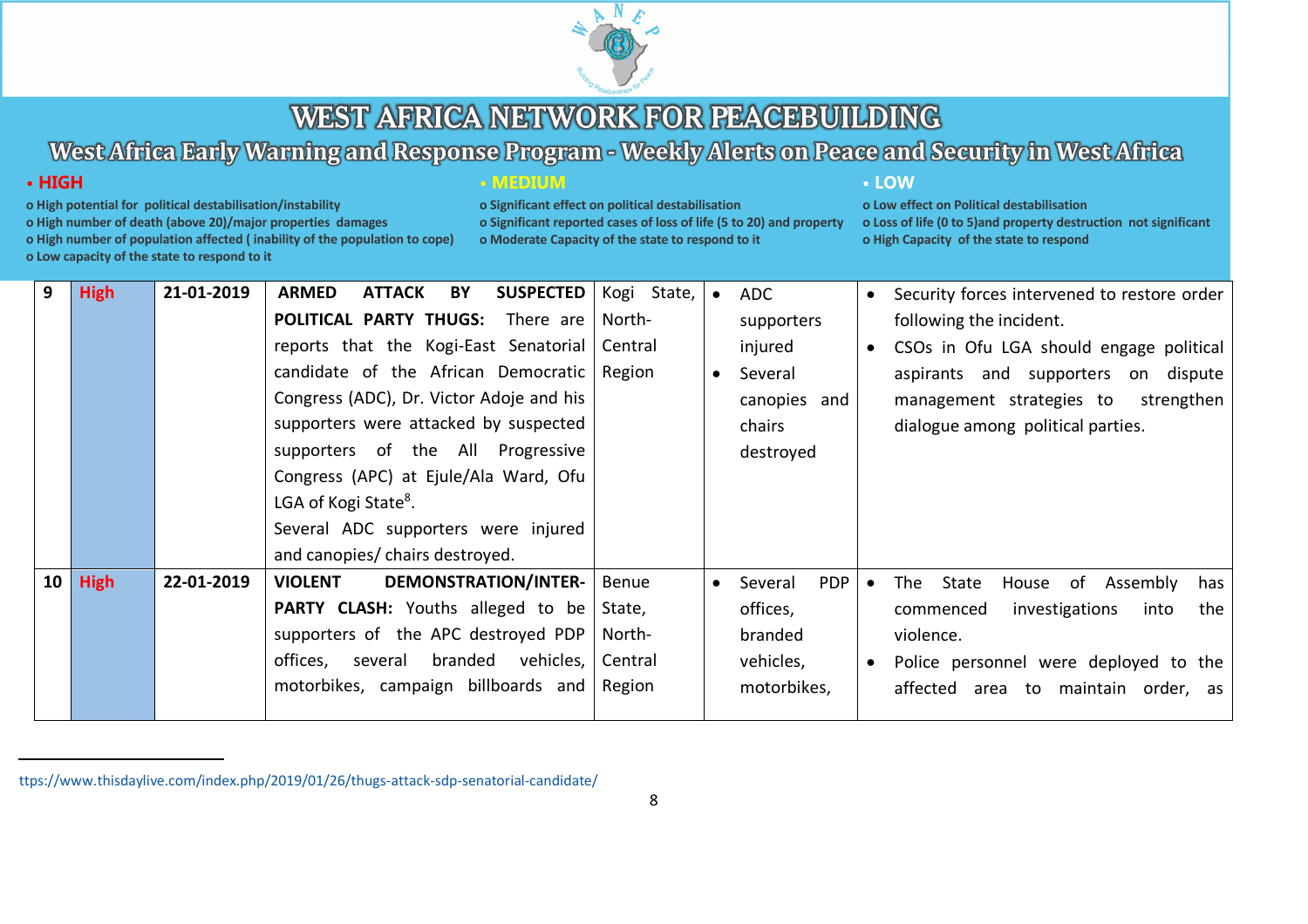

# West Africa Early Warning and Response Program - Weekly Alerts on Peace and Security in West Africa

# $\cdot$  HIGH

- o High potential for political destabilisation/instability
- o High number of death (above 20)/major properties damages

o High number of population affected (inability of the population to cope)

o Low capacity of the state to respond to it

### **• MEDIUM**

o Significant effect on political destabilisation o Significant reported cases of loss of life (5 to 20) and property o Moderate Capacity of the state to respond to it

#### • LOW

|  | flags in Gboko town, Benue State during   | campaign       | investigations | continued to apprehend |
|--|-------------------------------------------|----------------|----------------|------------------------|
|  | a violent demonstration <sup>9</sup> .    | billboards and | perpetrators.  |                        |
|  | The youths were protesting the removal    | flags          |                |                        |
|  | of the Gboko Local Government Council     | destroyed      |                |                        |
|  | Chairman.                                 |                |                |                        |
|  | The Benue State House of Assembly         |                |                |                        |
|  | suspended six Local Government (LG)       |                |                |                        |
|  | Council Chairmen for three months over    |                |                |                        |
|  | misconduct,<br>alleged<br>gross           |                |                |                        |
|  | misappropriation of LG funds and abuse    |                |                |                        |
|  | of office. The suspension followed        |                |                |                        |
|  | allegations issued by the State Governor, |                |                |                        |
|  | Samuel Ortom of the PDP <sup>10</sup> .   |                |                |                        |
|  |                                           |                |                |                        |

ttps://www.vanguardngr.com/2019/01/cars-motorbikes-offices-burnt-as-apc-pdp-supporters-clash-in-gboko/ ittps://www.vanguardngr.com/2019/01/benue-assembly-suspends-6-lg-chairmen-apc-says-its-politically-motivated/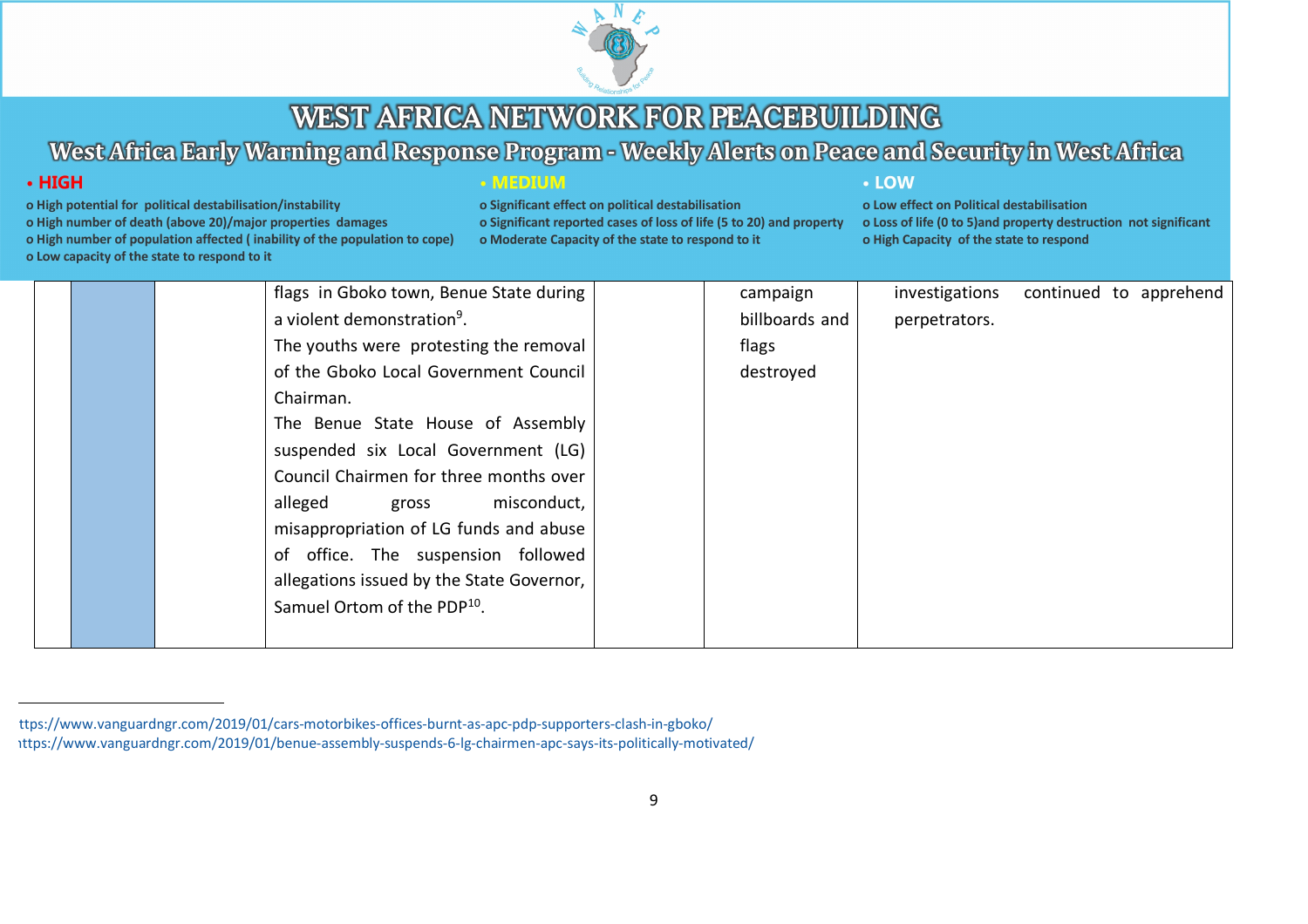

# West Africa Early Warning and Response Program - Weekly Alerts on Peace and Security in West Africa

### $\cdot$  HIGH

- o High potential for political destabilisation/instability
- o High number of death (above 20)/major properties damages

o High number of population affected (inability of the population to cope)

o Low capacity of the state to respond to it

|  | חוותה |  |
|--|-------|--|
|  |       |  |

o Significant effect on political destabilisation o Significant reported cases of loss of life (5 to 20) and property o Moderate Capacity of the state to respond to it

#### • LOW

| 11 | Low | 22-10-2019 | <b>DISRUPTION</b><br><b>OF</b>                       | <b>ABIA</b> | <b>STATE</b>        | Abia State, |           | Four students |                                             |
|----|-----|------------|------------------------------------------------------|-------------|---------------------|-------------|-----------|---------------|---------------------------------------------|
|    |     |            | <b>GOVERNORSHIP ASPIRANTS</b>                        |             | <b>DEBATE:</b>      | South-East  |           | injured       | At the short term, security enforcement of  |
|    |     |            | members of the<br>Four                               |             | National            | Region      | $\bullet$ | Several       | order is required. At the medium term, the  |
|    |     |            | Association of Abia State                            |             | Students            |             |           | properties    | State Government, State Ministry of         |
|    |     |            | (NAAS) were                                          |             | injured and several |             |           | destroyed     | Education, the University administration    |
|    |     |            | properties destroyed during the State                |             |                     |             |           |               | and the Police should dialogue with the     |
|    |     |            | governorship debate at Abia hotel along              |             |                     |             |           |               | student union leadership of the Univerisity |
|    |     |            | Finbarrs road, Umuahia in Abia State <sup>11</sup> . |             |                     |             |           |               | to identify strateigies that addresses the  |
|    |     |            | The students sustained injuries following            |             |                     |             |           |               | complaints of the students as well as       |
|    |     |            | teargas canisters fired by security                  |             |                     |             |           |               | reduce their vulnerability to political     |
|    |     |            | officials to disperse protesting students            |             |                     |             |           |               | manipulation to violence throughout the     |
|    |     |            | who mounted a barricade in a bid to                  |             |                     |             |           |               | election period in the State                |
|    |     |            | prevent the State Governor, Dr. Okezie               |             |                     |             |           |               |                                             |
|    |     |            | Ikpeazu of the PDP from leaving the                  |             |                     |             |           |               |                                             |
|    |     |            | premises.                                            |             | The properties were |             |           |               |                                             |
|    |     |            | reportedly destroyed by members of                   |             |                     |             |           |               |                                             |

ittps://www.dailytrust.com.ng/4-injured-property-destroyed-as-abia-governorship-debate-ends-in-fiasco.html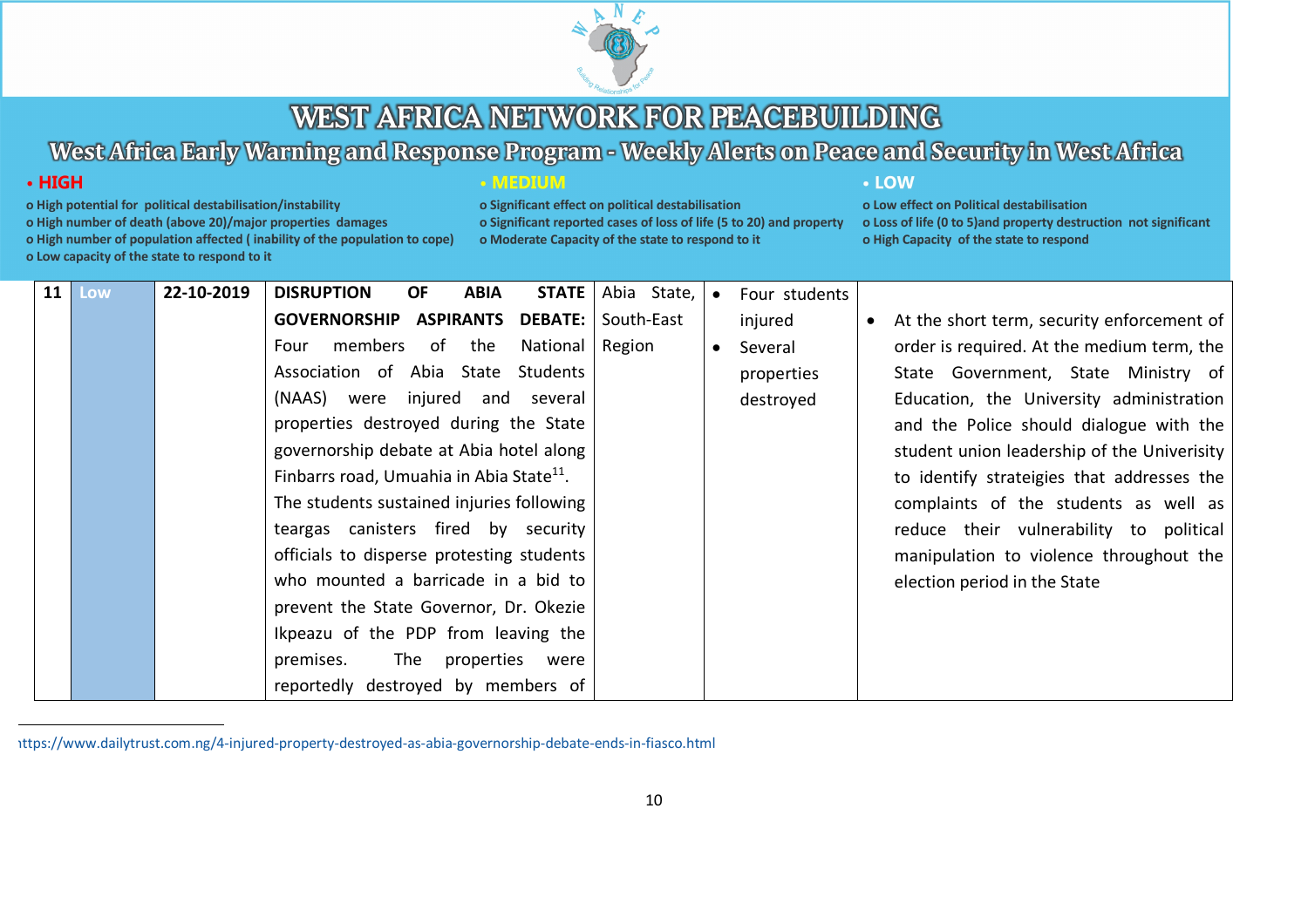

# West Africa Early Warning and Response Program - Weekly Alerts on Peace and Security in West Africa

### $\cdot$  HIGH

o High potential for political destabilisation/instability

o High number of death (above 20)/major properties damages

o High number of population affected (inability of the population to cope)

o Low capacity of the state to respond to it

### **• MEDIUM**

o Significant effect on political destabilisation o Significant reported cases of loss of life (5 to 20) and property o Moderate Capacity of the state to respond to it

#### • LOW

|                 |     |            | NAAS.                                                                                                                                                                                                                   |                                           |                                                                                |           |                                                                                                                                                                                                                                                                                                                                                                         |
|-----------------|-----|------------|-------------------------------------------------------------------------------------------------------------------------------------------------------------------------------------------------------------------------|-------------------------------------------|--------------------------------------------------------------------------------|-----------|-------------------------------------------------------------------------------------------------------------------------------------------------------------------------------------------------------------------------------------------------------------------------------------------------------------------------------------------------------------------------|
| 12 <sup>1</sup> | Low | 23-01-2019 | <b>ABDUCTION:</b> A member of the Social<br>Democratic Party (SDP) was reportedly<br>abducted in an attack carried out by<br>unidentified gunmen at his residence in<br>Ohueta, Okehi LGA of Kogi State <sup>12</sup> . | Kogi State,<br>North<br>Central<br>Region | One member<br>of the<br><b>SDP</b><br>abducted                                 | $\bullet$ | The<br>Police<br>State<br>Command<br>has<br>commenced investigations to rescue the<br>victim and apprenhend perpetrators of the<br>crime.<br>However, following this abduction case<br>there is a need for security personnel to<br>strengthen the security of political parties<br>asripants to forestall any such incident<br>during and after the general elections. |
| 13 <sup>7</sup> | Low | 23-01-2019 | ARREST: Officials of the State Police<br>Command reportedly arrested three<br>people at Yaba axis of Lagos State, while<br>attempting to recruit several persons as<br>fake ad-hoc staff of the Independent             | Lagos State,<br>South-West<br>Region      | Three people<br>arrested<br>Computer and<br><b>INEC</b><br>511<br>Lagos ad-hoc | $\bullet$ | The Lagos State Police Public Relations<br>Officer stated that the arrest followed<br>complaints from the Deputy Director of<br>INEC, Shomolu LGA, that some individuals<br>in a shop at the Federal College of                                                                                                                                                         |

ittps://www.thisdaylive.com/index.php/2019/01/26/thugs-attack-sdp-senatorial-candidate/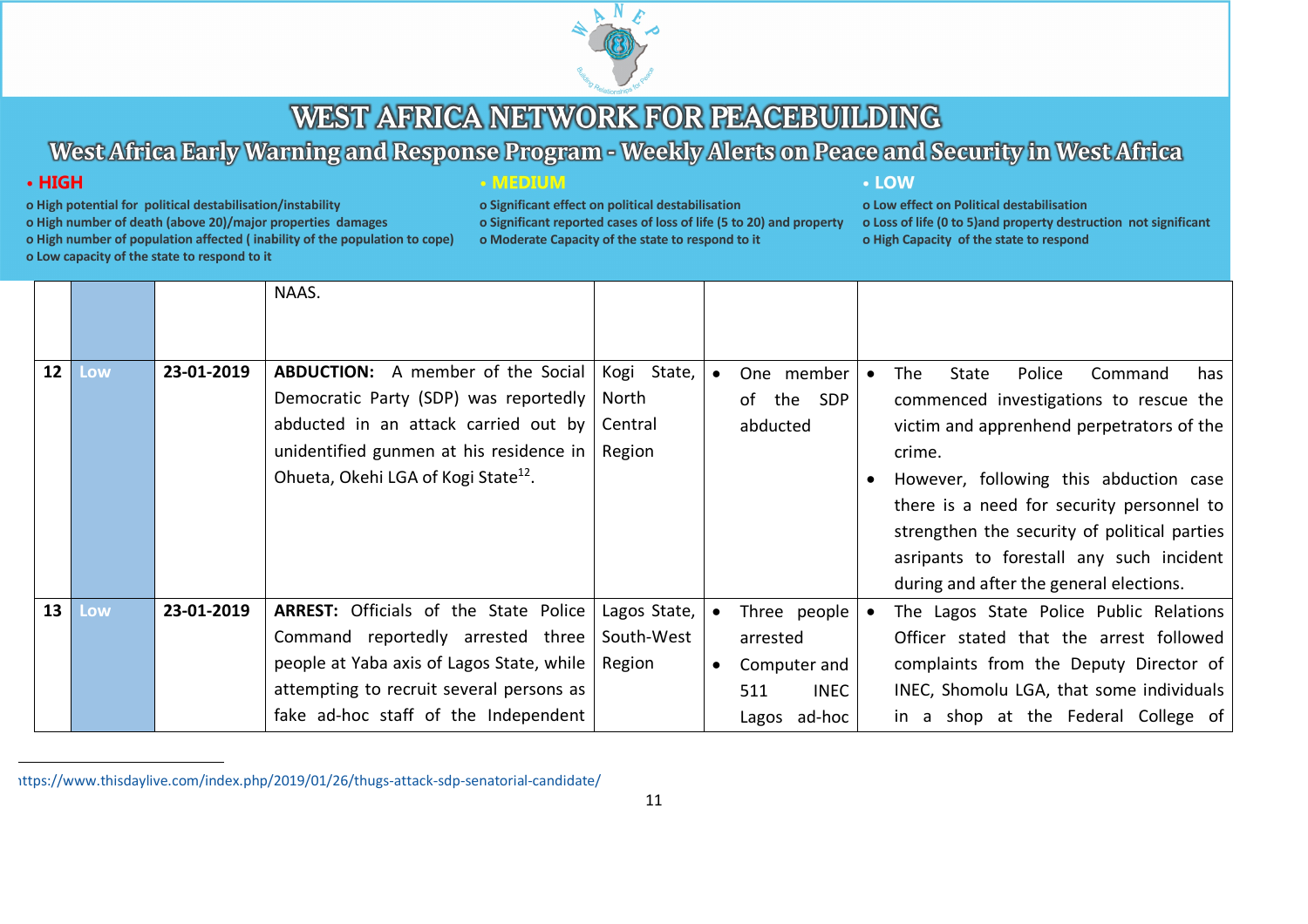

# West Africa Early Warning and Response Program - Weekly Alerts on Peace and Security in West Africa

### $\cdot$  HIGH

o High potential for political destabilisation/instability

o High number of death (above 20)/major properties damages

o High number of population affected (inability of the population to cope)

o Low capacity of the state to respond to it

| <b>I</b> I I | . . |  |  |
|--------------|-----|--|--|
|              |     |  |  |

o Significant effect on political destabilisation o Significant reported cases of loss of life (5 to 20) and property o Moderate Capacity of the state to respond to it

#### • LOW

o Low effect on Political destabilisation o Loss of life (0 to 5) and property destruction not significant o High Capacity of the state to respond

|                        |            | National Electoral Commission (INEC).      |            |           | recruitment       |  | Education<br>impersonating<br>INEC<br>were   |
|------------------------|------------|--------------------------------------------|------------|-----------|-------------------|--|----------------------------------------------|
|                        |            | Items recovered include; a computer        |            |           | with<br>forms     |  | workers and recruiting ad-hoc staff.         |
|                        |            | and 511 INEC Lagos Adhoc Recruitment       |            |           | attached          |  | Arrested suspects have been arraigned at     |
|                        |            | attached<br>with<br>passport<br>forms      |            |           | passport          |  | the Chief Magistrate Court in the State for  |
|                        |            | photographs <sup>13</sup> .                |            |           | photographs       |  | forgery,<br>conspiracy,<br>impersonation,    |
|                        |            |                                            |            |           | recovered         |  | fraudulent act and unlawful possession of    |
|                        |            |                                            |            |           |                   |  | INEC materials $14$ .                        |
| 14 <sup>1</sup><br>Low | 23-01-2019 | <b>STAMPEDE:</b> One supporter of the APC  | Borno      | $\bullet$ | <b>APC</b><br>One |  | Injured victims assisted by officials of the |
|                        |            | was killed and several others injured at a | State,     |           | supporter         |  | Red Cross and taken to the hospital for      |
|                        |            | stampede during the APC's Presidential     | North-East |           | dead              |  | treatment.                                   |
|                        |            | campaign rally at Ramat Square,            | Region     |           |                   |  |                                              |
|                        |            | Maiduguri LGA of Borno State.              |            |           |                   |  |                                              |
|                        |            | The stampede occurred following the        |            |           |                   |  |                                              |
|                        |            | collapse of the roof of a pavilion at the  |            |           |                   |  |                                              |
|                        |            | venue of the rally <sup>15</sup> .         |            |           |                   |  |                                              |

)ttps://guardian.ng/news/fake-inec-officials-arrested-while-recruiting-ad-hoc-staff-in-lagos/ bid.

ittps://www.dailytrust.com.ng/one-dead-many-injured-at-buharis-campaign-stampede-in-borno.html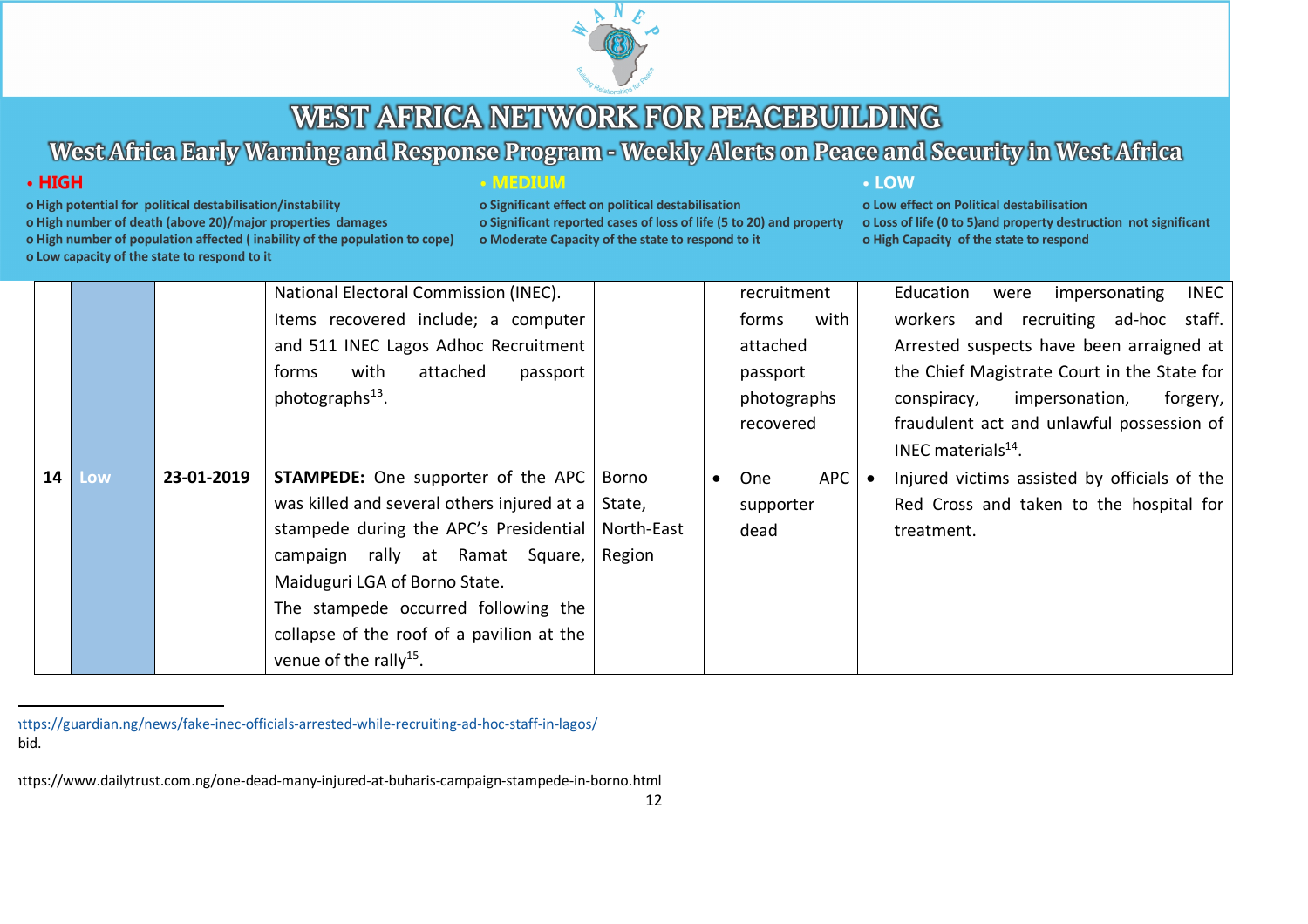

# West Africa Early Warning and Response Program - Weekly Alerts on Peace and Security in West Africa

### $\cdot$  HIGH

- o High potential for political destabilisation/instability
- o High number of death (above 20)/major properties damages

o High number of population affected (inability of the population to cope)

o Low capacity of the state to respond to it

#### **• MEDIUM**

o Significant effect on political destabilisation o Significant reported cases of loss of life (5 to 20) and property o Moderate Capacity of the state to respond to it

#### • LOW

|    | 15 <sub>1</sub><br><b>Medium</b> | 24-01-2019 | ARMED ATTACK/ABDUCTION: The APC             | Edo State,    |           | APC<br>The       |  | Police<br><b>The</b><br>State<br>Command<br>have |
|----|----------------------------------|------------|---------------------------------------------|---------------|-----------|------------------|--|--------------------------------------------------|
|    |                                  |            | candidate for the Edo State House of South- |               |           | candidate        |  | investigations<br>into<br>the I<br>commenced     |
|    |                                  |            | Assembly, Mr. Michael Ohio-Ezomon,          | South         |           | representing     |  | incident in trail of perpetrators of the         |
|    |                                  |            | was reportedly abducted in an attack        | Region        |           | Owan-West        |  | crime. In view of this attack, the State         |
|    |                                  |            | carried out by unidentified gunmen at       |               |           | constituency     |  | Police Command should review its security        |
|    |                                  |            | his residence in Eme-Ora, Owan-West         |               |           | abducted         |  | strategies to provide adequate security to       |
|    |                                  |            | LGA of Edo State.                           |               |           | Security         |  | political aspirants to forestall a mirrored      |
|    |                                  |            | killed<br>The attackers<br>the<br>security  |               |           | Personnel        |  | response capable of affecting the peaceful       |
|    |                                  |            | attached<br>APC<br>personnel<br>to<br>the   |               |           | dead             |  | conduct of elections in the State.               |
|    |                                  |            | candidate $^{16}$ .                         |               |           |                  |  |                                                  |
| 16 | <b>High</b>                      | 25-01-2019 | HATE SPEECH: A faction of the APC in        | <b>Rivers</b> | $\bullet$ | Threats issued   |  | The Federal High Court in Rivers State had       |
|    |                                  |            | Rivers State has threatened to disrupt      | State,        |           | <b>APC</b><br>bv |  | INEC to<br>all<br>ordered<br>APC<br>remove       |
|    |                                  |            | the conduct of the 2019 elections in the    | South-        |           | candidates       |  | candidates in Rivers State from the 2019         |

<sup>)</sup>ttps://punchng.com/gunmen-abduct-apcs-edo-house-of-assembly-candidate/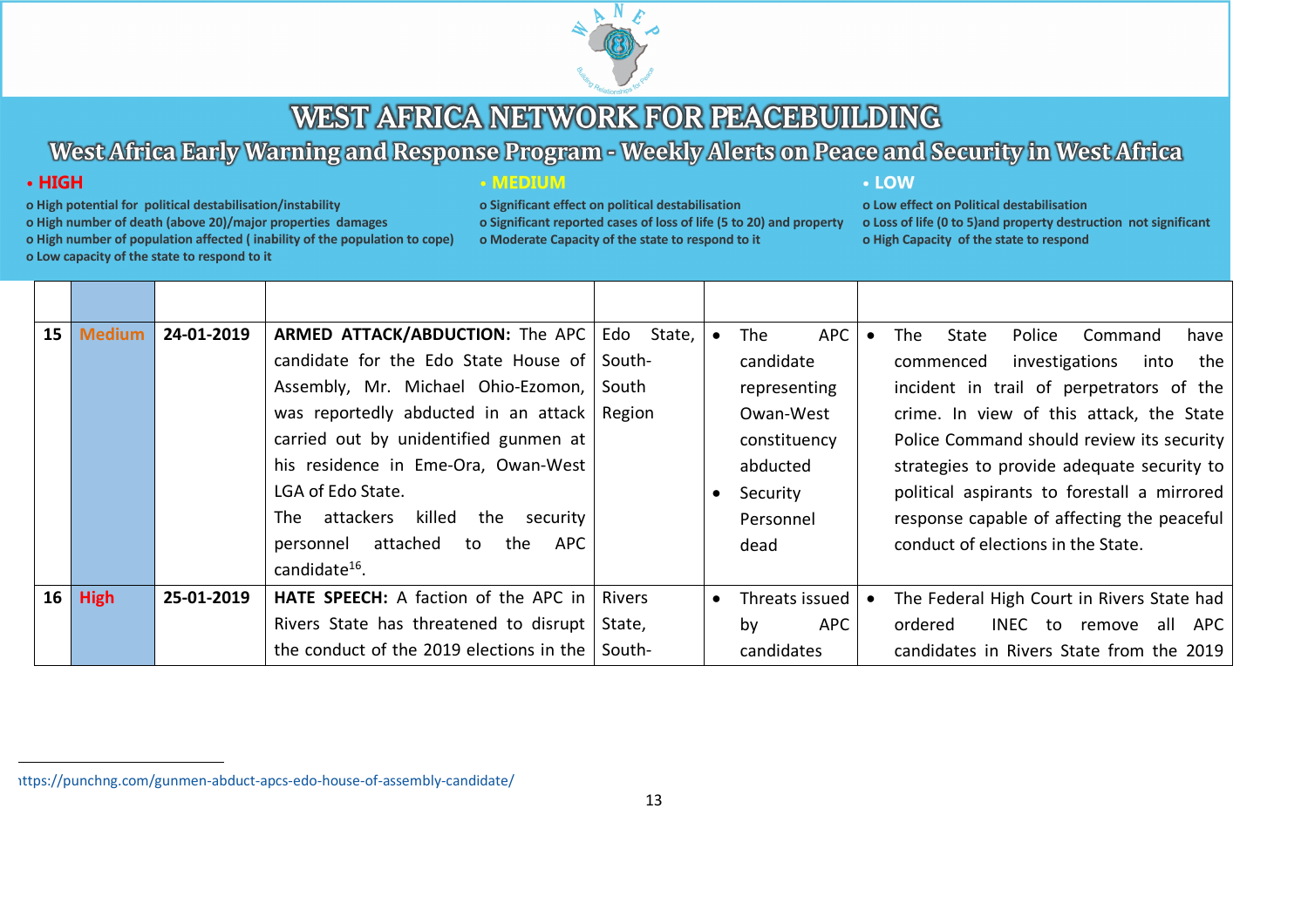

# West Africa Early Warning and Response Program - Weekly Alerts on Peace and Security in West Africa

# $\cdot$  HIGH

- o High potential for political destabilisation/instability
- o High number of death (above 20)/major properties damages
- o High number of population affected (inability of the population to cope)
- o Low capacity of the state to respond to it

#### **• MEDIUM**

o Significant effect on political destabilisation o Significant reported cases of loss of life (5 to 20) and property o Moderate Capacity of the state to respond to it

#### • LOW

|  | State if the Independent National South |        | general election following a suit issued by |
|--|-----------------------------------------|--------|---------------------------------------------|
|  | Electoral Commission (INEC) fails to    | Region | the PDP. The State High Court also          |
|  | restore its candidates on the ballot.   |        | nullified the primary election conducted by |
|  | The threat was issued by nominated      |        | the APC in the State <sup>18</sup> .        |
|  | National and State Assembly candidates  |        |                                             |
|  | of the faction <sup>17</sup> .          |        | Aggrieved APC party members should          |
|  | The APC candidate for Onelga/Ahoada-    |        | adhere to the court rulings pending the     |
|  | West Federal constituency, Henry Odili, |        | final pronouncement of the court            |
|  | accused INEC and the court of           |        | judgement in order avoid confrontations     |
|  | conspiring with the State Governor,     |        | in the area.                                |
|  | Nyesom Wike, to displace APC in Rivers  |        |                                             |
|  | State.                                  |        | The National and State leadership of the    |
|  |                                         |        | party sould intiate dispute resolution      |
|  |                                         |        | mechanisms with the aggrieved parties to    |

<sup>)</sup>ttps://www.vanguardngr.com/2019/01/no-election-without-our-candidates-rivers-apc ittps://www.vanguardngr.com/2019/01/rivers-polls-we-have-enough-grounds-to-reverse-judgment-cole/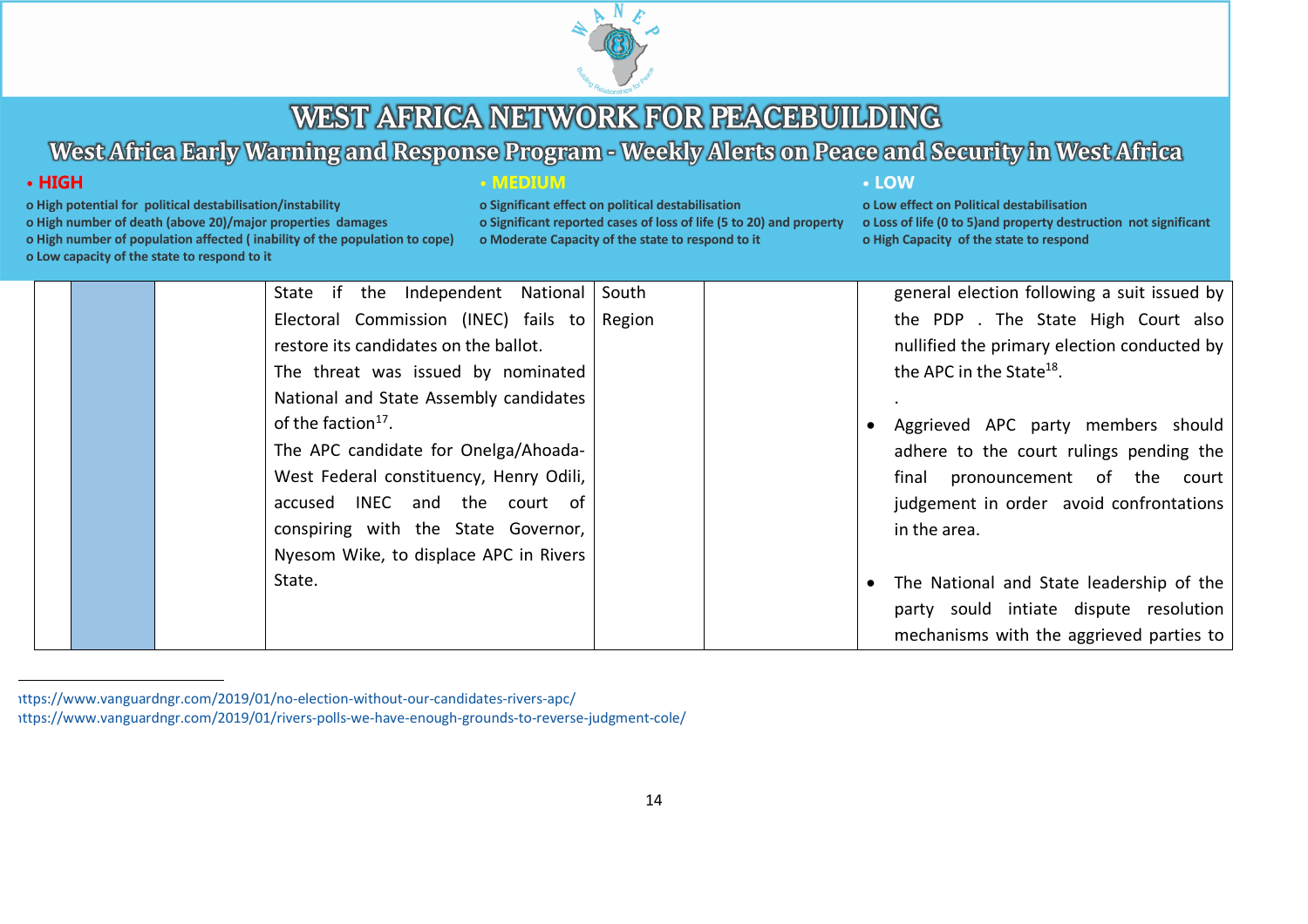

# West Africa Early Warning and Response Program - Weekly Alerts on Peace and Security in West Africa

### $\cdot$  HIGH

- o High potential for political destabilisation/instability
- o High number of death (above 20)/major properties damages
- o High number of population affected (inability of the population to cope)
- o Low capacity of the state to respond to it

o Significant effect on political destabilisation o Significant reported cases of loss of life (5 to 20) and property o Moderate Capacity of the state to respond to it

#### • LOW

o Low effect on Political destabilisation o Loss of life (0 to 5) and property destruction not significant o High Capacity of the state to respond

|                 |             |            |                                                                                                                                                                                                                                                                                                                                                                                                                                                                                                                                                                                                        |            |           |                                                    |                                     | forestall the instigation of<br>electoral<br>violence in Rivers State                                                                                                                                                                                                                                                                                                                                                                                                                            |
|-----------------|-------------|------------|--------------------------------------------------------------------------------------------------------------------------------------------------------------------------------------------------------------------------------------------------------------------------------------------------------------------------------------------------------------------------------------------------------------------------------------------------------------------------------------------------------------------------------------------------------------------------------------------------------|------------|-----------|----------------------------------------------------|-------------------------------------|--------------------------------------------------------------------------------------------------------------------------------------------------------------------------------------------------------------------------------------------------------------------------------------------------------------------------------------------------------------------------------------------------------------------------------------------------------------------------------------------------|
| 17 <sup>1</sup> | <b>High</b> | 24-01-2019 | <b>INTERPARTY CLASH:</b> Members of the<br>Peoples Democratic Party in Kogi West   Kogi state<br>senatorial district has expressed serious<br>concern over attacks perpetrated by<br>All Peoples<br>Congress<br>suspected<br>supporters against their party members<br>at Odokoro Gbede during a campaign<br>tour of Ijumu Local Government Area.<br>The PDP Zonal Chairman Taiwo Kola-Ojo<br>of the area stated that they were<br>attacked while entering Odokoro<br>community. Two vehicles belonging to<br>the party and other campaign materials<br>including chairs were destroyed. <sup>19</sup> | Kogi West, | $\bullet$ | Two vehicles<br>chairs<br>and<br>were<br>destroyed | $\bullet$<br>$\bullet$<br>$\bullet$ | The Police Area Commander, Kabba and<br>the Divisional Police Officer, Ayetoro<br>Gbede intervened to stop further violence.<br>CSOs, Election Monitoring Groups and the<br>media in Kogi State should increase<br>campaigns and enlightenment on political<br>tolerance.<br>INEC and CSOs should engage the<br>leadeships of the political parties through<br>the interpolitical platforms on the need to<br>ensure compliance to the rule of law and<br>code of conduct for political parties. |

)ttps://www.thisdaylive.com/index.php/2019/01/26/in-protest-against-onnoghens-suspension-pdp-suspends-atikus-campaign/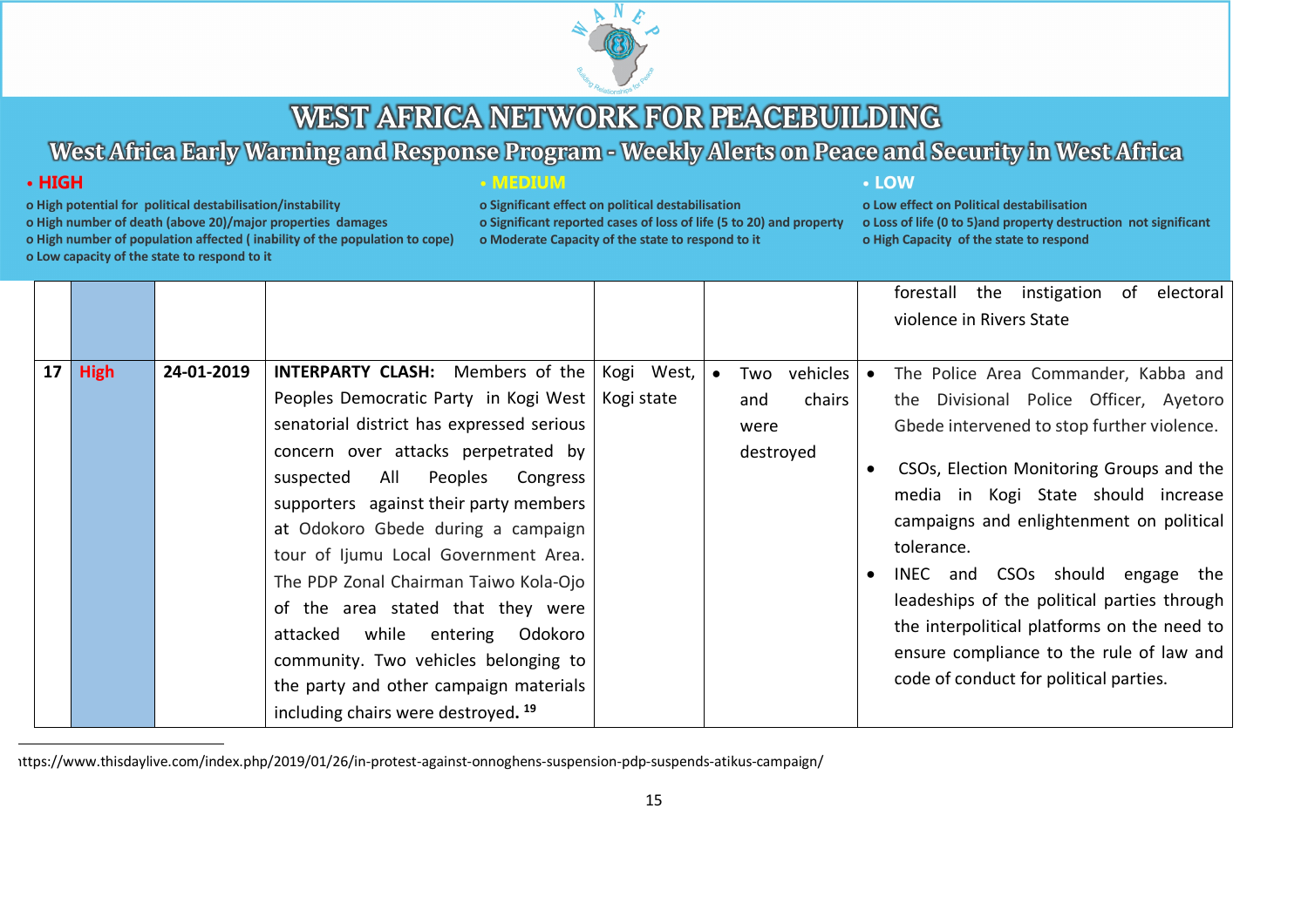

# West Africa Early Warning and Response Program - Weekly Alerts on Peace and Security in West Africa

o Significant reported cases of loss of life (5 to 20) and property

o Significant effect on political destabilisation

o Moderate Capacity of the state to respond to it

• LOW

o Low effect on Political destabilisation

o High Capacity of the state to respond

o Loss of life (0 to 5) and property destruction not significant

• MEDIUM

### $\cdot$  HIGH

- o High potential for political destabilisation/instability
- o High number of death (above 20)/major properties damages

o High number of population affected (inability of the population to cope)

|    |             | o Low capacity of the state to respond to it |                                                                                                                                                                                                                                                                                                                                                                                                                                                                                                                                                                                                                                                                                           |                              |                                                                                                                |                                                                                                                                                                                                                                                                                                                                                                                                                                                                                                                                                                                                                                           |
|----|-------------|----------------------------------------------|-------------------------------------------------------------------------------------------------------------------------------------------------------------------------------------------------------------------------------------------------------------------------------------------------------------------------------------------------------------------------------------------------------------------------------------------------------------------------------------------------------------------------------------------------------------------------------------------------------------------------------------------------------------------------------------------|------------------------------|----------------------------------------------------------------------------------------------------------------|-------------------------------------------------------------------------------------------------------------------------------------------------------------------------------------------------------------------------------------------------------------------------------------------------------------------------------------------------------------------------------------------------------------------------------------------------------------------------------------------------------------------------------------------------------------------------------------------------------------------------------------------|
| 18 | <b>High</b> | 25-01-2019                                   | <b>INTERPARTY</b><br><b>CLASHES:</b> The former<br>governor of the Bayelsa state Chief<br>Timipre Sylva and leader of the APC<br>party demonstrated over the killings,<br>intimidation and destructions of their<br>party (APC) members and properties in<br>the Bayelsa state. After speaking at the<br>Police headquarters in Yenagoa, Chief<br>Sylva<br>expressed<br>worries<br>about<br>of APC<br>destruction<br>presidential<br>candidate<br>campaign<br>material<br>bv<br>suspected PDP supporters in the area<br>and the attitude of the police to<br>conclusively investigate into the killings<br>of the APC members in Brass Local<br>Government Area in Bayelsa. <sup>20</sup> | Yenagoa,<br>Bayelsa<br>state | and  <br>Posters<br>$\bullet$<br>billboards<br>were<br>destroyed.<br>Members of<br>$\bullet$<br>the APC killed | Chief Sylva Timipre has called the APC<br>$\bullet$<br>members and sympathizers to desist from<br>reprisal attacks and also said that they will<br>not allow any confrontation between the<br>police, the state's Independent National<br>Election Commission and the members of<br>the PDP.<br>Following the APC's complaints over<br>killings of its party members in Brass LGA<br>and the alleged failure of the Police to<br>properly investigate into the matter, raises<br>concern of the level of threats and the<br>fragility the state violence especially on the<br>backdrop of pre-existing broader conflicts<br>in the Statae |

 <sup>20</sup> https://www.legit.ng/1217852-former-bayelsa-governor-sylva-leads-protest-intimidation-apc.html